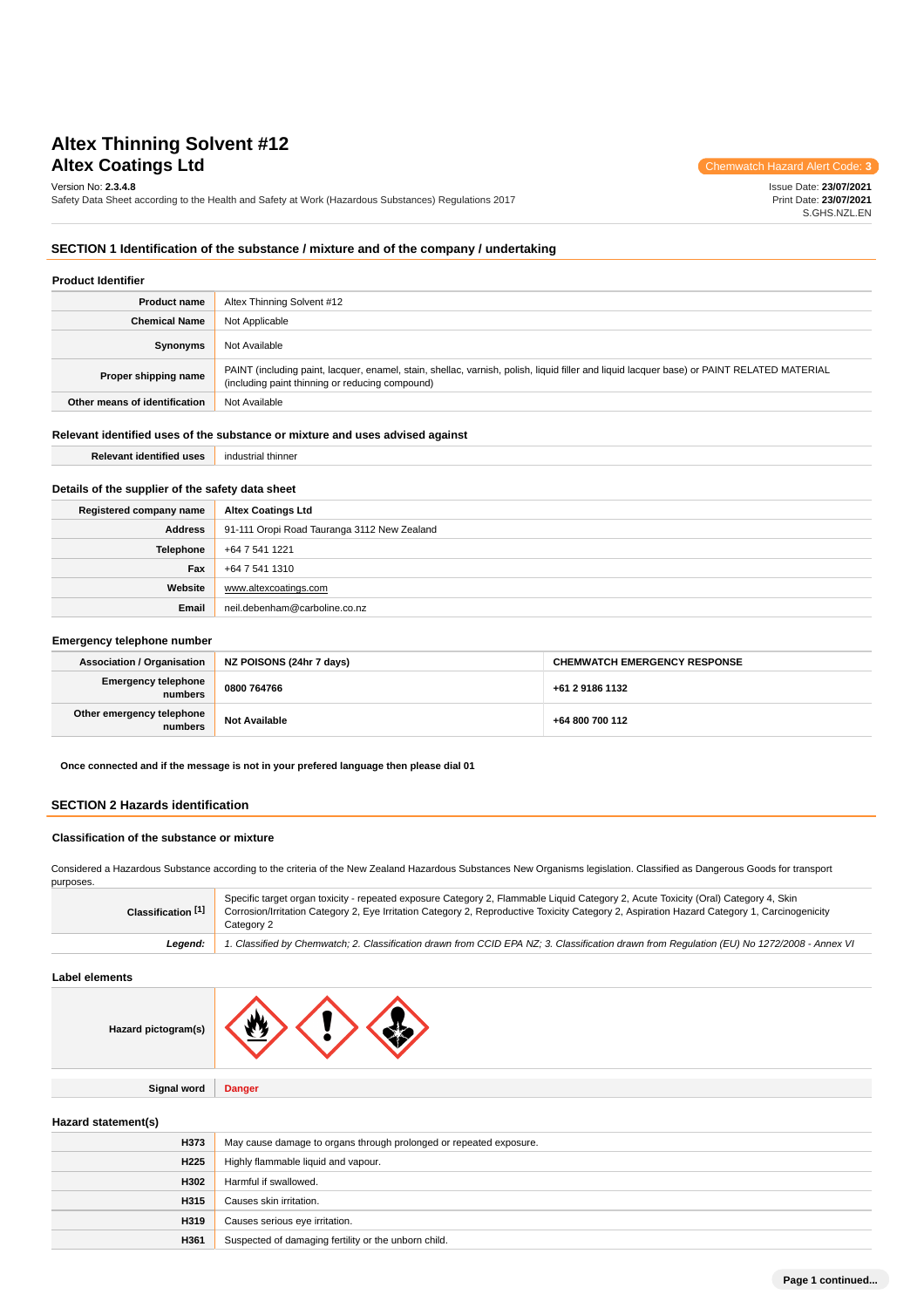| H304 | e tatal it swallowed and a<br>airways.<br>Mav he |
|------|--------------------------------------------------|
| H351 | cancer.                                          |

## **Precautionary statement(s) Prevention**

| $\cdots$ . The controller $\alpha$ is a controller to the controller |                                                                                                |  |
|----------------------------------------------------------------------|------------------------------------------------------------------------------------------------|--|
| P210                                                                 | Keep away from heat, hot surfaces, sparks, open flames and other ignition sources. No smoking. |  |
| P233                                                                 | Keep container tightly closed.                                                                 |  |
| P260                                                                 | Do not breathe mist/vapours/spray.                                                             |  |
| P280                                                                 | Wear protective gloves, protective clothing, eye protection and face protection.               |  |
| P240                                                                 | Ground and bond container and receiving equipment.                                             |  |
| P241                                                                 | Use explosion-proof electrical/ventilating/lighting/intrinsically safe equipment.              |  |
| P242                                                                 | Use non-sparking tools.                                                                        |  |
| P243                                                                 | Take action to prevent static discharges.                                                      |  |
| P264                                                                 | Wash all exposed external body areas thoroughly after handling.                                |  |
| P270                                                                 | Do not eat, drink or smoke when using this product.                                            |  |

### **Precautionary statement(s) Response**

| P301+P310<br>IF SWALLOWED: Immediately call a POISON CENTER/doctor/physician/first aider.<br>IF exposed or concerned: Get medical advice/attention.<br>P308+P313<br>P331<br>Do NOT induce vomiting.<br>In case of fire: Use alcohol resistant foam or normal protein foam to extinguish.<br>P370+P378<br>IF IN EYES: Rinse cautiously with water for several minutes. Remove contact lenses, if present and easy to do. Continue rinsing.<br>P305+P351+P338<br>P314<br>Get medical advice/attention if you feel unwell.<br>P337+P313<br>If eye irritation persists: Get medical advice/attention.<br>IF SWALLOWED: Call a POISON CENTER/doctor/physician/first aider if you feel unwell.<br>P301+P312<br>IF ON SKIN: Wash with plenty of water and soap.<br>P302+P352<br>IF ON SKIN (or hair): Take off immediately all contaminated clothing. Rinse skin with water [or shower].<br>P303+P361+P353<br>P330<br>Rinse mouth.<br>If skin irritation occurs: Get medical advice/attention.<br>P332+P313<br>P362+P364<br>Take off contaminated clothing and wash it before reuse. |  |
|-------------------------------------------------------------------------------------------------------------------------------------------------------------------------------------------------------------------------------------------------------------------------------------------------------------------------------------------------------------------------------------------------------------------------------------------------------------------------------------------------------------------------------------------------------------------------------------------------------------------------------------------------------------------------------------------------------------------------------------------------------------------------------------------------------------------------------------------------------------------------------------------------------------------------------------------------------------------------------------------------------------------------------------------------------------------------------|--|
|                                                                                                                                                                                                                                                                                                                                                                                                                                                                                                                                                                                                                                                                                                                                                                                                                                                                                                                                                                                                                                                                               |  |
|                                                                                                                                                                                                                                                                                                                                                                                                                                                                                                                                                                                                                                                                                                                                                                                                                                                                                                                                                                                                                                                                               |  |
|                                                                                                                                                                                                                                                                                                                                                                                                                                                                                                                                                                                                                                                                                                                                                                                                                                                                                                                                                                                                                                                                               |  |
|                                                                                                                                                                                                                                                                                                                                                                                                                                                                                                                                                                                                                                                                                                                                                                                                                                                                                                                                                                                                                                                                               |  |
|                                                                                                                                                                                                                                                                                                                                                                                                                                                                                                                                                                                                                                                                                                                                                                                                                                                                                                                                                                                                                                                                               |  |
|                                                                                                                                                                                                                                                                                                                                                                                                                                                                                                                                                                                                                                                                                                                                                                                                                                                                                                                                                                                                                                                                               |  |
|                                                                                                                                                                                                                                                                                                                                                                                                                                                                                                                                                                                                                                                                                                                                                                                                                                                                                                                                                                                                                                                                               |  |
|                                                                                                                                                                                                                                                                                                                                                                                                                                                                                                                                                                                                                                                                                                                                                                                                                                                                                                                                                                                                                                                                               |  |
|                                                                                                                                                                                                                                                                                                                                                                                                                                                                                                                                                                                                                                                                                                                                                                                                                                                                                                                                                                                                                                                                               |  |
|                                                                                                                                                                                                                                                                                                                                                                                                                                                                                                                                                                                                                                                                                                                                                                                                                                                                                                                                                                                                                                                                               |  |
|                                                                                                                                                                                                                                                                                                                                                                                                                                                                                                                                                                                                                                                                                                                                                                                                                                                                                                                                                                                                                                                                               |  |
|                                                                                                                                                                                                                                                                                                                                                                                                                                                                                                                                                                                                                                                                                                                                                                                                                                                                                                                                                                                                                                                                               |  |
|                                                                                                                                                                                                                                                                                                                                                                                                                                                                                                                                                                                                                                                                                                                                                                                                                                                                                                                                                                                                                                                                               |  |

## **Precautionary statement(s) Storage**

| P403+P235 | Store<br>e in a well-ventilated place. Keep cool. |
|-----------|---------------------------------------------------|
| P405      | 240<br>u                                          |

## **Precautionary statement(s) Disposal**

**P501** Dispose of contents/container to authorised hazardous or special waste collection point in accordance with any local regulation.

## **SECTION 3 Composition / information on ingredients**

#### **Substances**

See section below for composition of Mixtures

## **Mixtures**

| <b>CAS No</b>                                                                                                                                                                                                    | %[weight] | Name                   |
|------------------------------------------------------------------------------------------------------------------------------------------------------------------------------------------------------------------|-----------|------------------------|
| 1330-20-7                                                                                                                                                                                                        | 50-60     | xvlene                 |
| 108-10-1                                                                                                                                                                                                         | 20-30     | methyl isobutyl ketone |
| 67-63-0                                                                                                                                                                                                          | 20-30     | isopropanol            |
| 1. Classified by Chemwatch; 2. Classification drawn from CCID EPA NZ; 3. Classification drawn from Regulation (EU) No 1272/2008 - Annex VI;<br>Legend:<br>4. Classification drawn from C&L * EU IOELVs available |           |                        |

## **SECTION 4 First aid measures**

#### **Description of first aid measures**

|                     | If this product comes in contact with the eyes:                                                                                                                                                                   |
|---------------------|-------------------------------------------------------------------------------------------------------------------------------------------------------------------------------------------------------------------|
| <b>Eye Contact</b>  | ▶ Wash out immediately with fresh running water.<br>Ensure complete irrigation of the eye by keeping eyelids apart and away from eye and moving the eyelids by occasionally lifting the upper<br>and lower lids.  |
|                     | Seek medical attention without delay; if pain persists or recurs seek medical attention.<br>Removal of contact lenses after an eye injury should only be undertaken by skilled personnel.                         |
| <b>Skin Contact</b> | If skin contact occurs:<br>Inmediately remove all contaminated clothing, including footwear.<br>Flush skin and hair with running water (and soap if available).<br>Seek medical attention in event of irritation. |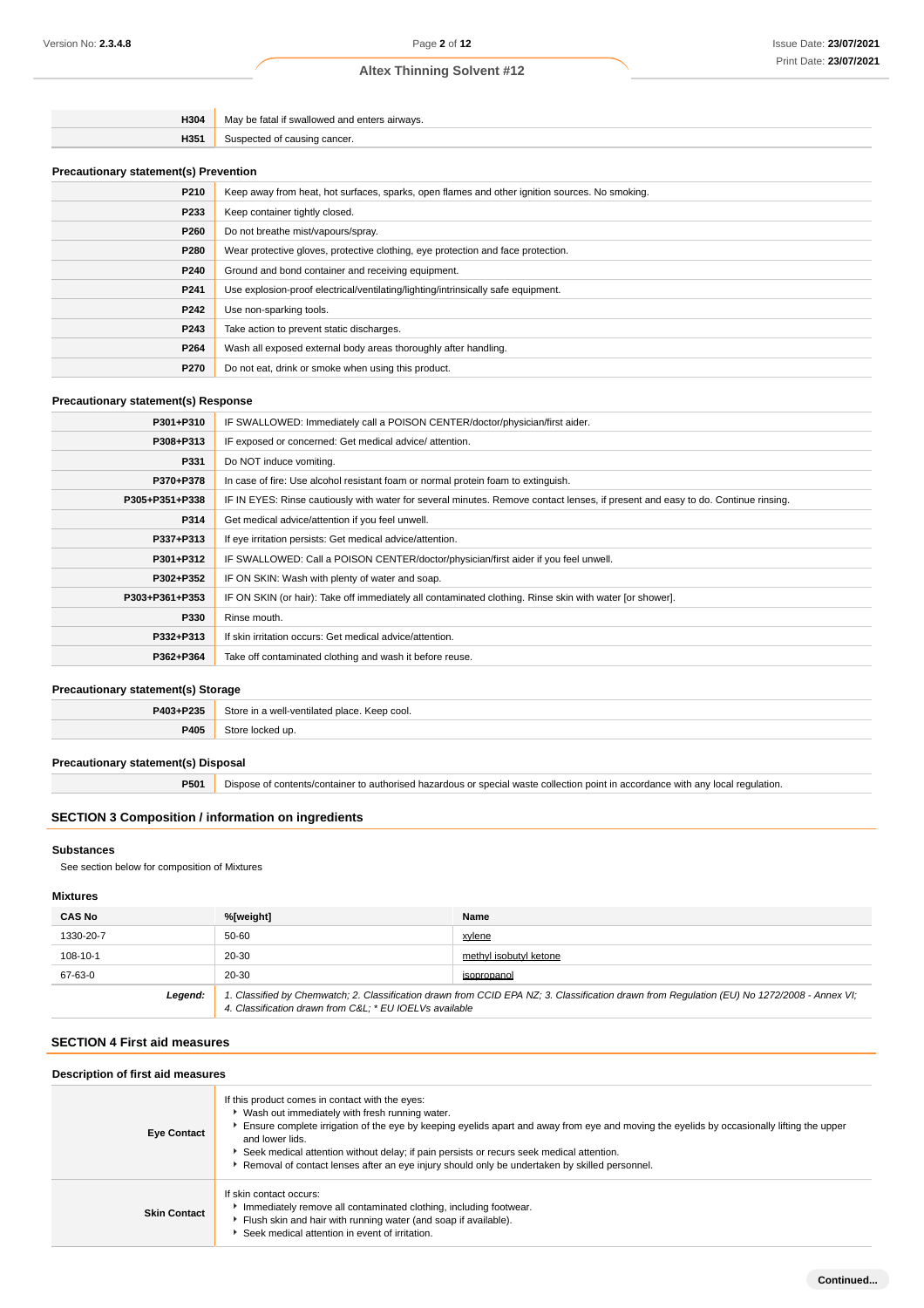| Inhalation | If fumes or combustion products are inhaled remove from contaminated area.<br>Lay patient down. Keep warm and rested.<br>Prostheses such as false teeth, which may block airway, should be removed, where possible, prior to initiating first aid procedures.<br>Apply artificial respiration if not breathing, preferably with a demand valve resuscitator, bag-valve mask device, or pocket mask as trained.<br>Perform CPR if necessary.<br>Transport to hospital, or doctor, without delay.                                                                                                                                                                                                                                     |
|------------|-------------------------------------------------------------------------------------------------------------------------------------------------------------------------------------------------------------------------------------------------------------------------------------------------------------------------------------------------------------------------------------------------------------------------------------------------------------------------------------------------------------------------------------------------------------------------------------------------------------------------------------------------------------------------------------------------------------------------------------|
| Ingestion  | If spontaneous vomiting appears imminent or occurs, hold patient's head down, lower than their hips to help avoid possible aspiration of<br>vomitus.<br>If swallowed do <b>NOT</b> induce vomiting.<br>If vomiting occurs, lean patient forward or place on left side (head-down position, if possible) to maintain open airway and prevent aspiration.<br>• Observe the patient carefully.<br>Never give liquid to a person showing signs of being sleepy or with reduced awareness; i.e. becoming unconscious.<br>► Give water to rinse out mouth, then provide liquid slowly and as much as casualty can comfortably drink.<br>$\blacktriangleright$ Seek medical advice.<br>Avoid giving milk or oils.<br>Avoid giving alcohol. |

### **Indication of any immediate medical attention and special treatment needed**

Any material aspirated during vomiting may produce lung injury. Therefore emesis should not be induced mechanically or pharmacologically. Mechanical means should be used if it is considered necessary to evacuate the stomach contents; these include gastric lavage after endotracheal intubation. If spontaneous vomiting has occurred after ingestion, the patient should be monitored for difficult breathing, as adverse effects of aspiration into the lungs may be delayed up to 48 hours.

## **SECTION 5 Firefighting measures**

### **Extinguishing media**

- Alcohol stable foam.
- **Dry chemical powder.**
- BCF (where regulations permit).
- Carbon dioxide.
- Water spray or fog Large fires only.

## **Special hazards arising from the substrate or mixture**

| Fire Incompatibility | Avoid contamination with oxidising agents i.e. nitrates, oxidising acids, chlorine bleaches, pool chlorine etc. as ignition may result |
|----------------------|----------------------------------------------------------------------------------------------------------------------------------------|
|----------------------|----------------------------------------------------------------------------------------------------------------------------------------|

#### **Advice for firefighters**

| <b>Fire Fighting</b>         |                                                                                                                                                                                                                                                                                                                                                                                                                                                                                                                                                                                                                        |
|------------------------------|------------------------------------------------------------------------------------------------------------------------------------------------------------------------------------------------------------------------------------------------------------------------------------------------------------------------------------------------------------------------------------------------------------------------------------------------------------------------------------------------------------------------------------------------------------------------------------------------------------------------|
| <b>Fire/Explosion Hazard</b> | Liquid and vapour are highly flammable.<br>Severe fire hazard when exposed to heat, flame and/or oxidisers.<br>Vapour may travel a considerable distance to source of ignition.<br>Heating may cause expansion or decomposition leading to violent rupture of containers.<br>* On combustion, may emit toxic fumes of carbon monoxide (CO).<br>Combustion products include:<br>carbon dioxide (CO2)<br>formaldehyde<br>other pyrolysis products typical of burning organic material.<br><b>WARNING:</b> Long standing in contact with air and light may result in the formation<br>of potentially explosive peroxides. |

## **SECTION 6 Accidental release measures**

## **Personal precautions, protective equipment and emergency procedures**

See section 8

## **Environmental precautions**

See section 12

#### **Methods and material for containment and cleaning up**

| <b>Minor Spills</b> | Remove all ignition sources.<br>Clean up all spills immediately.<br>Avoid breathing vapours and contact with skin and eyes.<br>• Control personal contact with the substance, by using protective equipment.<br>• Contain and absorb small quantities with vermiculite or other absorbent material.<br>▶ Wipe up.<br>• Collect residues in a flammable waste container.                                                                                                                                                                                                                                                                                                                                                                |
|---------------------|----------------------------------------------------------------------------------------------------------------------------------------------------------------------------------------------------------------------------------------------------------------------------------------------------------------------------------------------------------------------------------------------------------------------------------------------------------------------------------------------------------------------------------------------------------------------------------------------------------------------------------------------------------------------------------------------------------------------------------------|
| <b>Major Spills</b> | Clear area of personnel and move upwind.<br>Alert Fire Brigade and tell them location and nature of hazard.<br>▶ Wear breathing apparatus plus protective gloves.<br>▶ Prevent, by any means available, spillage from entering drains or water course.<br>Stop leak if safe to do so.<br>Contain spill with sand, earth or vermiculite.<br>• Collect recoverable product into labelled containers for recycling.<br>Neutralise/decontaminate residue (see Section 13 for specific agent).<br>Collect solid residues and seal in labelled drums for disposal.<br>▶ Wash area and prevent runoff into drains.<br>After clean up operations, decontaminate and launder all protective clothing and equipment before storing and re-using. |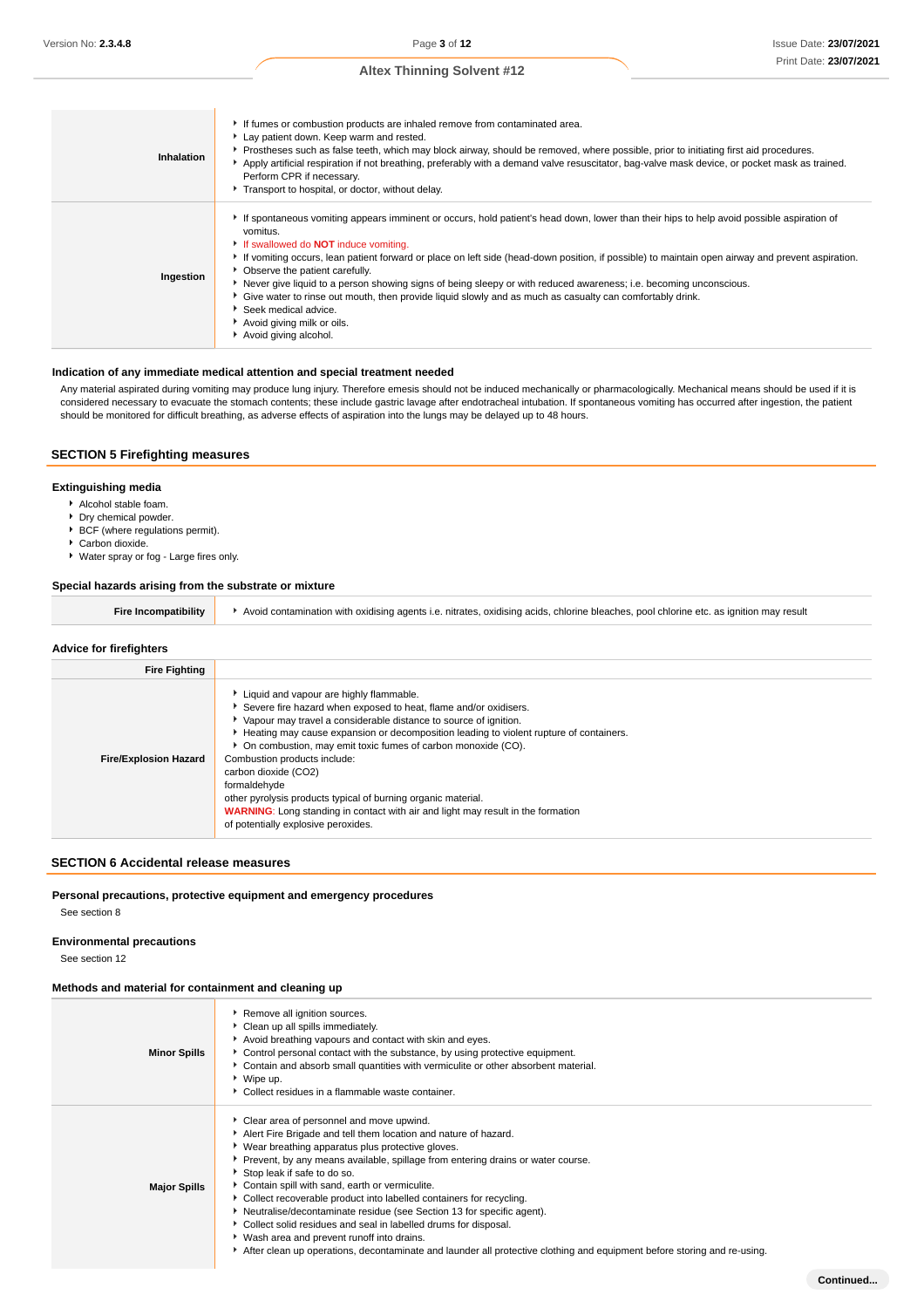If contamination of drains or waterways occurs, advise emergency services.

Personal Protective Equipment advice is contained in Section 8 of the SDS.

#### **SECTION 7 Handling and storage**

#### **Precautions for safe handling** Containers, even those that have been emptied, may contain explosive vapours. Do NOT cut, drill, grind, weld or perform similar operations on or near containers. Electrostatic discharge may be generated during pumping - this may result in fire. Ensure electrical continuity by bonding and grounding (earthing) all equipment. ▶ Restrict line velocity during pumping in order to avoid generation of electrostatic discharge (<=1 m/sec until fill pipe submerged to twice its diameter, then  $\leq$  7 m/sec). Avoid splash filling. ■ Do NOT use compressed air for filling discharging or handling operations. Avoid all personal contact, including inhalation. Wear protective clothing when risk of exposure occurs. Use in a well-ventilated area. **P** Prevent concentration in hollows and sumps. **DO NOT** enter confined spaces until atmosphere has been checked. Avoid smoking, naked lights, heat or ignition sources. **Safe handling** When handling, **DO NOT** eat, drink or smoke. Vapour may ignite on pumping or pouring due to static electricity. **DO NOT** use plastic buckets Earth and secure metal containers when dispensing or pouring product. Use spark-free tools when handling. Avoid contact with incompatible materials.  $\mathbf{r}$ Keep containers securely sealed. Avoid physical damage to containers. Always wash hands with soap and water after handling. Work clothes should be laundered separately. Use good occupational work practice. Observe manufacturer's storage and handling recommendations contained within this SDS. Atmosphere should be regularly checked against established exposure standards to ensure safe working conditions. **DO NOT** allow clothing wet with material to stay in contact with skin Store in original containers in approved flame-proof area. No smoking, naked lights, heat or ignition sources. **DO NOT** store in pits, depressions, basements or areas where vapours may be trapped. **Other information** Keep containers securely sealed. Store away from incompatible materials in a cool, dry well ventilated area. Protect containers against physical damage and check regularly for leaks. Observe manufacturer's storage and handling recommendations contained within this SDS.

#### **Conditions for safe storage, including any incompatibilities**

| Suitable container      | Packing as supplied by manufacturer.<br>Plastic containers may only be used if approved for flammable liquid.<br>Check that containers are clearly labelled and free from leaks.<br>▶ For low viscosity materials (i) : Drums and jerry cans must be of the non-removable head type. (ii) : Where a can is to be used as an inner<br>package, the can must have a screwed enclosure. |   |  |  |  |  |  |
|-------------------------|--------------------------------------------------------------------------------------------------------------------------------------------------------------------------------------------------------------------------------------------------------------------------------------------------------------------------------------------------------------------------------------|---|--|--|--|--|--|
| Storage incompatibility |                                                                                                                                                                                                                                                                                                                                                                                      |   |  |  |  |  |  |
|                         |                                                                                                                                                                                                                                                                                                                                                                                      |   |  |  |  |  |  |
| X                       | X                                                                                                                                                                                                                                                                                                                                                                                    | ÷ |  |  |  |  |  |

**X** — Must not be stored together

**0** — May be stored together with specific preventions

**+** — May be stored together

Note: Depending on other risk factors, compatibility assessment based on the table above may not be relevant to storage situations, particularly where large volumes of dangerous goods are stored and handled. Reference should be made to the Safety Data Sheets for each substance or article and risks assessed accordingly.

#### **SECTION 8 Exposure controls / personal protection**

#### **Control parameters**

**Occupational Exposure Limits (OEL)**

#### **INGREDIENT DATA**

| Source                                            | Ingredient                | <b>Material name</b>               | <b>TWA</b>             | <b>STEL</b>             | Peak             | <b>Notes</b>     |
|---------------------------------------------------|---------------------------|------------------------------------|------------------------|-------------------------|------------------|------------------|
| New Zealand Workplace<br>Exposure Standards (WES) | xylene                    | Dimethylbenzene                    | 50 ppm / 217 mg/m3     | Not Available           | Not<br>Available | Not<br>Available |
| New Zealand Workplace<br>Exposure Standards (WES) | methyl isobutyl<br>ketone | Methyl isobutyl ketone<br>(Hexone) | 50 ppm / 205 mg/m3     | 307 mg/m3 / 75 ppm      | Not<br>Available | Not<br>Available |
| New Zealand Workplace<br>Exposure Standards (WES) | isopropanol               | Isopropyl alcohol                  | 400 ppm / 983<br>ma/m3 | 1230 mg/m3 / 500<br>ppm | Not<br>Available | Not<br>Available |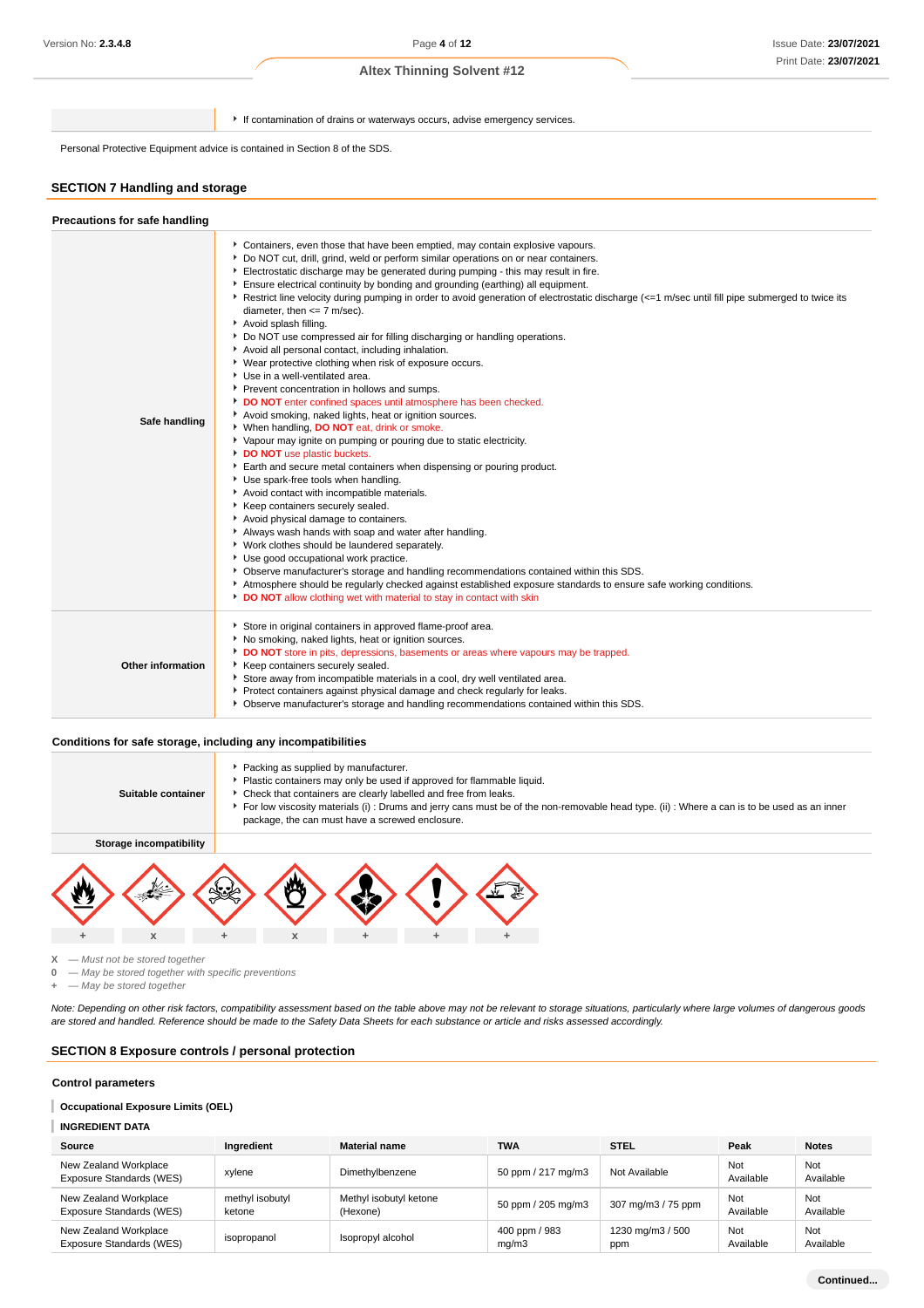## **Emergency Limits**

## **Exposure controls**

|                                     | could require increased ventilation and/or protective gear<br>The basic types of engineering controls are:<br>Process controls which involve changing the way a job activity or process is done to reduce the risk.<br>ventilation system must match the particular process and chemical or contaminant in use.<br>Employers may need to use multiple types of controls to prevent employee overexposure.<br>equipment should be explosion-resistant.<br>circulating air required to effectively remove the contaminant.                                                                                                                                                                                                                                                                                                                                                                                                                                                                                                                                                                                                                                                                                                                                                                                                                                                                                                                                                                                                                                                                                                                                                                                    | <b>CARE:</b> Use of a quantity of this material in confined space or poorly ventilated area, where rapid build up of concentrated atmosphere may occur,<br>Engineering controls are used to remove a hazard or place a barrier between the worker and the hazard. Well-designed engineering controls can<br>be highly effective in protecting workers and will typically be independent of worker interactions to provide this high level of protection.<br>Enclosure and/or isolation of emission source which keeps a selected hazard 'physically' away from the worker and ventilation that strategically<br>'adds' and 'removes' air in the work environment. Ventilation can remove or dilute an air contaminant if designed properly. The design of a<br>For flammable liquids and flammable gases, local exhaust ventilation or a process enclosure ventilation system may be required. Ventilation<br>Air contaminants generated in the workplace possess varying 'escape' velocities which, in turn, determine the 'capture velocities' of fresh |                                           |  |  |  |
|-------------------------------------|-------------------------------------------------------------------------------------------------------------------------------------------------------------------------------------------------------------------------------------------------------------------------------------------------------------------------------------------------------------------------------------------------------------------------------------------------------------------------------------------------------------------------------------------------------------------------------------------------------------------------------------------------------------------------------------------------------------------------------------------------------------------------------------------------------------------------------------------------------------------------------------------------------------------------------------------------------------------------------------------------------------------------------------------------------------------------------------------------------------------------------------------------------------------------------------------------------------------------------------------------------------------------------------------------------------------------------------------------------------------------------------------------------------------------------------------------------------------------------------------------------------------------------------------------------------------------------------------------------------------------------------------------------------------------------------------------------------|-----------------------------------------------------------------------------------------------------------------------------------------------------------------------------------------------------------------------------------------------------------------------------------------------------------------------------------------------------------------------------------------------------------------------------------------------------------------------------------------------------------------------------------------------------------------------------------------------------------------------------------------------------------------------------------------------------------------------------------------------------------------------------------------------------------------------------------------------------------------------------------------------------------------------------------------------------------------------------------------------------------------------------------------------------------|-------------------------------------------|--|--|--|
|                                     | Type of Contaminant:                                                                                                                                                                                                                                                                                                                                                                                                                                                                                                                                                                                                                                                                                                                                                                                                                                                                                                                                                                                                                                                                                                                                                                                                                                                                                                                                                                                                                                                                                                                                                                                                                                                                                        |                                                                                                                                                                                                                                                                                                                                                                                                                                                                                                                                                                                                                                                                                                                                                                                                                                                                                                                                                                                                                                                           | Air Speed:                                |  |  |  |
|                                     | solvent, vapours, degreasing etc., evaporating from tank (in still air).                                                                                                                                                                                                                                                                                                                                                                                                                                                                                                                                                                                                                                                                                                                                                                                                                                                                                                                                                                                                                                                                                                                                                                                                                                                                                                                                                                                                                                                                                                                                                                                                                                    |                                                                                                                                                                                                                                                                                                                                                                                                                                                                                                                                                                                                                                                                                                                                                                                                                                                                                                                                                                                                                                                           | $0.25 - 0.5$ m/s<br>$(50-100)$<br>f/min.) |  |  |  |
| Appropriate engineering<br>controls | plating acid fumes, pickling (released at low velocity into zone of active generation)                                                                                                                                                                                                                                                                                                                                                                                                                                                                                                                                                                                                                                                                                                                                                                                                                                                                                                                                                                                                                                                                                                                                                                                                                                                                                                                                                                                                                                                                                                                                                                                                                      | aerosols, fumes from pouring operations, intermittent container filling, low speed conveyer transfers, welding, spray drift,                                                                                                                                                                                                                                                                                                                                                                                                                                                                                                                                                                                                                                                                                                                                                                                                                                                                                                                              | $0.5 - 1$ m/s<br>$(100 - 200)$<br>f/min.) |  |  |  |
|                                     | into zone of rapid air motion)                                                                                                                                                                                                                                                                                                                                                                                                                                                                                                                                                                                                                                                                                                                                                                                                                                                                                                                                                                                                                                                                                                                                                                                                                                                                                                                                                                                                                                                                                                                                                                                                                                                                              | direct spray, spray painting in shallow booths, drum filling, conveyer loading, crusher dusts, gas discharge (active generation                                                                                                                                                                                                                                                                                                                                                                                                                                                                                                                                                                                                                                                                                                                                                                                                                                                                                                                           | $1 - 2.5$ m/s<br>$(200 - 500)$<br>f/min.) |  |  |  |
|                                     | Within each range the appropriate value depends on:                                                                                                                                                                                                                                                                                                                                                                                                                                                                                                                                                                                                                                                                                                                                                                                                                                                                                                                                                                                                                                                                                                                                                                                                                                                                                                                                                                                                                                                                                                                                                                                                                                                         |                                                                                                                                                                                                                                                                                                                                                                                                                                                                                                                                                                                                                                                                                                                                                                                                                                                                                                                                                                                                                                                           |                                           |  |  |  |
|                                     | Lower end of the range                                                                                                                                                                                                                                                                                                                                                                                                                                                                                                                                                                                                                                                                                                                                                                                                                                                                                                                                                                                                                                                                                                                                                                                                                                                                                                                                                                                                                                                                                                                                                                                                                                                                                      | Upper end of the range                                                                                                                                                                                                                                                                                                                                                                                                                                                                                                                                                                                                                                                                                                                                                                                                                                                                                                                                                                                                                                    |                                           |  |  |  |
|                                     | 1: Room air currents minimal or favourable to capture                                                                                                                                                                                                                                                                                                                                                                                                                                                                                                                                                                                                                                                                                                                                                                                                                                                                                                                                                                                                                                                                                                                                                                                                                                                                                                                                                                                                                                                                                                                                                                                                                                                       | 1: Disturbing room air currents                                                                                                                                                                                                                                                                                                                                                                                                                                                                                                                                                                                                                                                                                                                                                                                                                                                                                                                                                                                                                           |                                           |  |  |  |
|                                     | 2: Contaminants of low toxicity or of nuisance value only.                                                                                                                                                                                                                                                                                                                                                                                                                                                                                                                                                                                                                                                                                                                                                                                                                                                                                                                                                                                                                                                                                                                                                                                                                                                                                                                                                                                                                                                                                                                                                                                                                                                  | 2: Contaminants of high toxicity                                                                                                                                                                                                                                                                                                                                                                                                                                                                                                                                                                                                                                                                                                                                                                                                                                                                                                                                                                                                                          |                                           |  |  |  |
|                                     | 3: Intermittent, low production.                                                                                                                                                                                                                                                                                                                                                                                                                                                                                                                                                                                                                                                                                                                                                                                                                                                                                                                                                                                                                                                                                                                                                                                                                                                                                                                                                                                                                                                                                                                                                                                                                                                                            | 3: High production, heavy use                                                                                                                                                                                                                                                                                                                                                                                                                                                                                                                                                                                                                                                                                                                                                                                                                                                                                                                                                                                                                             |                                           |  |  |  |
|                                     | 4: Large hood or large air mass in motion                                                                                                                                                                                                                                                                                                                                                                                                                                                                                                                                                                                                                                                                                                                                                                                                                                                                                                                                                                                                                                                                                                                                                                                                                                                                                                                                                                                                                                                                                                                                                                                                                                                                   | 4: Small hood-local control only                                                                                                                                                                                                                                                                                                                                                                                                                                                                                                                                                                                                                                                                                                                                                                                                                                                                                                                                                                                                                          |                                           |  |  |  |
|                                     | Simple theory shows that air velocity falls rapidly with distance away from the opening of a simple extraction pipe. Velocity generally decreases<br>with the square of distance from the extraction point (in simple cases). Therefore the air speed at the extraction point should be adjusted,<br>accordingly, after reference to distance from the contaminating source. The air velocity at the extraction fan, for example, should be a minimum of<br>1-2 m/s (200-400 f/min.) for extraction of solvents generated in a tank 2 meters distant from the extraction point. Other mechanical<br>considerations, producing performance deficits within the extraction apparatus, make it essential that theoretical air velocities are multiplied by<br>factors of 10 or more when extraction systems are installed or used.                                                                                                                                                                                                                                                                                                                                                                                                                                                                                                                                                                                                                                                                                                                                                                                                                                                                             |                                                                                                                                                                                                                                                                                                                                                                                                                                                                                                                                                                                                                                                                                                                                                                                                                                                                                                                                                                                                                                                           |                                           |  |  |  |
| <b>Personal protection</b>          |                                                                                                                                                                                                                                                                                                                                                                                                                                                                                                                                                                                                                                                                                                                                                                                                                                                                                                                                                                                                                                                                                                                                                                                                                                                                                                                                                                                                                                                                                                                                                                                                                                                                                                             |                                                                                                                                                                                                                                                                                                                                                                                                                                                                                                                                                                                                                                                                                                                                                                                                                                                                                                                                                                                                                                                           |                                           |  |  |  |
| Eye and face protection             | Safety glasses with side shields.<br>Chemical goggles.<br>▶ Contact lenses may pose a special hazard; soft contact lenses may absorb and concentrate irritants. A written policy document, describing<br>the wearing of lenses or restrictions on use, should be created for each workplace or task. This should include a review of lens absorption<br>and adsorption for the class of chemicals in use and an account of injury experience. Medical and first-aid personnel should be trained in<br>their removal and suitable equipment should be readily available. In the event of chemical exposure, begin eye irrigation immediately and<br>remove contact lens as soon as practicable. Lens should be removed at the first signs of eye redness or irritation - lens should be removed in<br>a clean environment only after workers have washed hands thoroughly. [CDC NIOSH Current Intelligence Bulletin 59], [AS/NZS 1336 or<br>national equivalent]                                                                                                                                                                                                                                                                                                                                                                                                                                                                                                                                                                                                                                                                                                                                             |                                                                                                                                                                                                                                                                                                                                                                                                                                                                                                                                                                                                                                                                                                                                                                                                                                                                                                                                                                                                                                                           |                                           |  |  |  |
| <b>Skin protection</b>              | See Hand protection below                                                                                                                                                                                                                                                                                                                                                                                                                                                                                                                                                                                                                                                                                                                                                                                                                                                                                                                                                                                                                                                                                                                                                                                                                                                                                                                                                                                                                                                                                                                                                                                                                                                                                   |                                                                                                                                                                                                                                                                                                                                                                                                                                                                                                                                                                                                                                                                                                                                                                                                                                                                                                                                                                                                                                                           |                                           |  |  |  |
| Hands/feet protection               | ▶ Wear chemical protective gloves, e.g. PVC.<br>▶ Wear safety footwear or safety gumboots, e.g. Rubber<br>The selection of suitable gloves does not only depend on the material, but also on further marks of quality which vary from manufacturer to<br>manufacturer. Where the chemical is a preparation of several substances, the resistance of the glove material can not be calculated in advance<br>and has therefore to be checked prior to the application.<br>The exact break through time for substances has to be obtained from the manufacturer of the protective gloves and has to be observed when<br>making a final choice.<br>Personal hygiene is a key element of effective hand care. Gloves must only be worn on clean hands. After using gloves, hands should be<br>washed and dried thoroughly. Application of a non-perfumed moisturiser is recommended.<br>Suitability and durability of glove type is dependent on usage. Important factors in the selection of gloves include:<br>frequency and duration of contact,<br>chemical resistance of glove material,<br>glove thickness and<br>dexterity<br>Select gloves tested to a relevant standard (e.g. Europe EN 374, US F739, AS/NZS 2161.1 or national equivalent).<br>When prolonged or frequently repeated contact may occur, a glove with a protection class of 5 or higher (breakthrough time greater than<br>240 minutes according to EN 374, AS/NZS 2161.10.1 or national equivalent) is recommended.<br>When only brief contact is expected, a glove with a protection class of 3 or higher (breakthrough time greater than 60 minutes according to<br>EN 374, AS/NZS 2161.10.1 or national equivalent) is recommended. |                                                                                                                                                                                                                                                                                                                                                                                                                                                                                                                                                                                                                                                                                                                                                                                                                                                                                                                                                                                                                                                           |                                           |  |  |  |
|                                     | use.                                                                                                                                                                                                                                                                                                                                                                                                                                                                                                                                                                                                                                                                                                                                                                                                                                                                                                                                                                                                                                                                                                                                                                                                                                                                                                                                                                                                                                                                                                                                                                                                                                                                                                        |                                                                                                                                                                                                                                                                                                                                                                                                                                                                                                                                                                                                                                                                                                                                                                                                                                                                                                                                                                                                                                                           |                                           |  |  |  |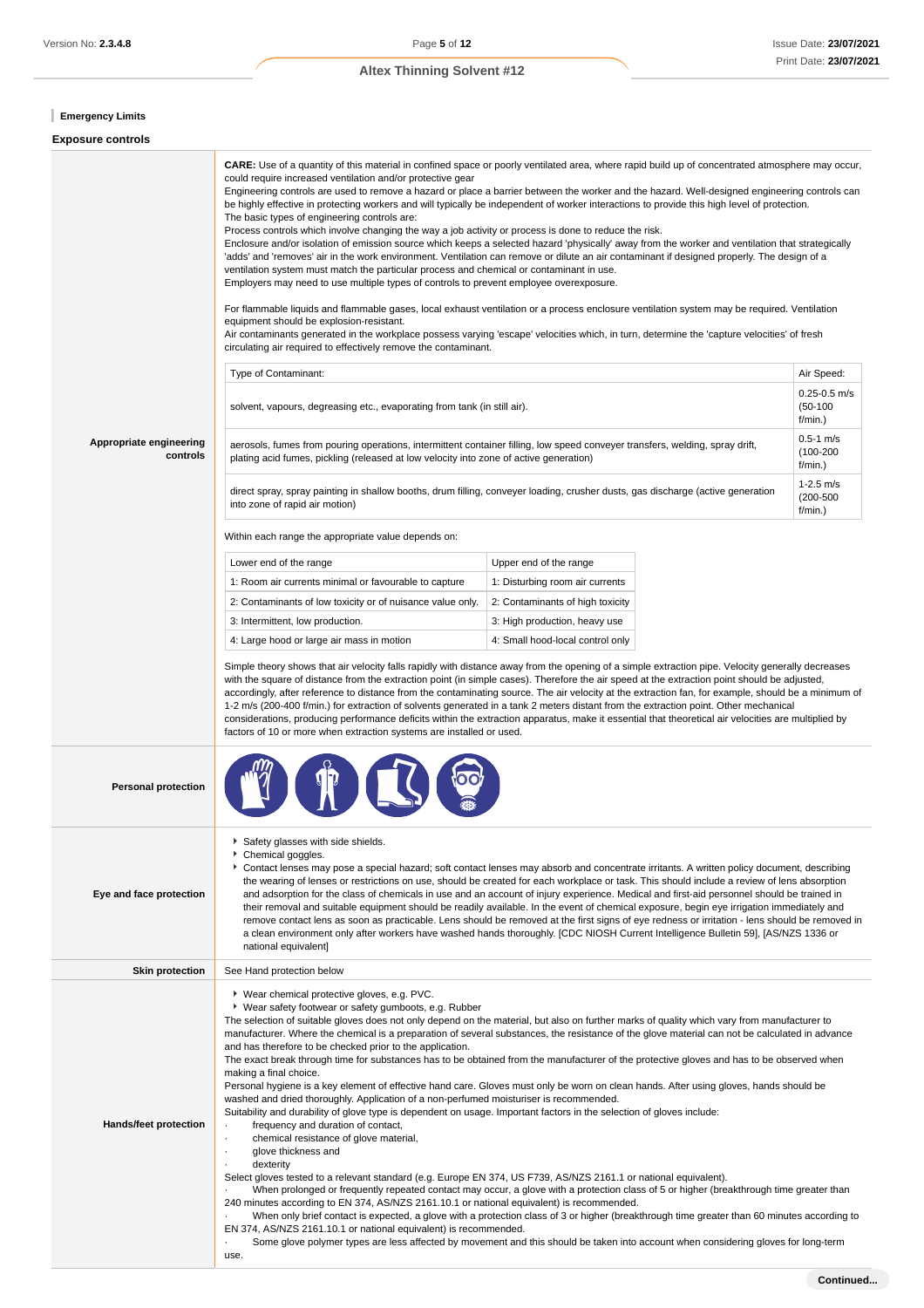|                        | Contaminated gloves should be replaced.<br>As defined in ASTM F-739-96 in any application, gloves are rated as:<br>Excellent when breakthrough time > 480 min<br>٠<br>Good when breakthrough time > 20 min<br>٠<br>Fair when breakthrough time < 20 min<br>٠<br>Poor when glove material degrades<br>For general applications, gloves with a thickness typically greater than 0.35 mm, are recommended.<br>It should be emphasised that glove thickness is not necessarily a good predictor of glove resistance to a specific chemical, as the permeation<br>efficiency of the glove will be dependent on the exact composition of the glove material. Therefore, glove selection should also be based on<br>consideration of the task requirements and knowledge of breakthrough times.<br>Glove thickness may also vary depending on the glove manufacturer, the glove type and the glove model. Therefore, the manufacturers'<br>technical data should always be taken into account to ensure selection of the most appropriate glove for the task.<br>Note: Depending on the activity being conducted, gloves of varying thickness may be required for specific tasks. For example:<br>Thinner gloves (down to 0.1 mm or less) may be required where a high degree of manual dexterity is needed. However, these gloves are<br>only likely to give short duration protection and would normally be just for single use applications, then disposed of.<br>Thicker gloves (up to 3 mm or more) may be required where there is a mechanical (as well as a chemical) risk i.e. where there is abrasion<br>or puncture potential<br>Gloves must only be worn on clean hands. After using gloves, hands should be washed and dried thoroughly. Application of a non-perfumed<br>moisturiser is recommended. |
|------------------------|------------------------------------------------------------------------------------------------------------------------------------------------------------------------------------------------------------------------------------------------------------------------------------------------------------------------------------------------------------------------------------------------------------------------------------------------------------------------------------------------------------------------------------------------------------------------------------------------------------------------------------------------------------------------------------------------------------------------------------------------------------------------------------------------------------------------------------------------------------------------------------------------------------------------------------------------------------------------------------------------------------------------------------------------------------------------------------------------------------------------------------------------------------------------------------------------------------------------------------------------------------------------------------------------------------------------------------------------------------------------------------------------------------------------------------------------------------------------------------------------------------------------------------------------------------------------------------------------------------------------------------------------------------------------------------------------------------------------------------------------------------------------------------------------------------|
| <b>Body protection</b> | See Other protection below                                                                                                                                                                                                                                                                                                                                                                                                                                                                                                                                                                                                                                                                                                                                                                                                                                                                                                                                                                                                                                                                                                                                                                                                                                                                                                                                                                                                                                                                                                                                                                                                                                                                                                                                                                                 |
| Other protection       | • Overalls.<br>PVC Apron.<br>▶ PVC protective suit may be required if exposure severe.<br>Eyewash unit.<br>Ensure there is ready access to a safety shower.<br>Some plastic personal protective equipment (PPE) (e.g. gloves, aprons, overshoes) are not recommended as they may produce static<br>electricity.<br>For large scale or continuous use wear tight-weave non-static clothing (no metallic fasteners, cuffs or pockets).<br>Non sparking safety or conductive footwear should be considered. Conductive footwear describes a boot or shoe with a sole made from a<br>conductive compound chemically bound to the bottom components, for permanent control to electrically ground the foot an shall dissipate<br>static electricity from the body to reduce the possibility of ignition of volatile compounds. Electrical resistance must range between 0 to<br>500,000 ohms. Conductive shoes should be stored in lockers close to the room in which they are worn. Personnel who have been issued<br>conductive footwear should not wear them from their place of work to their homes and return.                                                                                                                                                                                                                                                                                                                                                                                                                                                                                                                                                                                                                                                                                             |

#### **Recommended material(s)**

**GLOVE SELECTION INDEX** ı

Glove selection is based on a modified presentation of the:  **'Forsberg Clothing Performance Index'.**

 The effect(s) of the following substance(s) are taken into account in the **computergenerated** selection:

Altex Thinning Solvent #12

| <b>Material</b>       | CPI |
|-----------------------|-----|
| <b>BUTYL</b>          | C   |
| <b>BUTYL/NEOPRENE</b> | C   |
| <b>HYPALON</b>        | C   |
| NAT+NEOPR+NITRILE     | C   |
| <b>NATURAL RUBBER</b> | C   |
| NATURAL+NEOPRENE      | C   |
| <b>NEOPRENE</b>       | C   |
| NEOPRENE/NATURAL      | C   |
| <b>NITRILE</b>        | C   |
| NITRILE+PVC           | C   |
| PE/EVAL/PE            | C   |
| <b>PVA</b>            | C   |
| <b>PVC</b>            | C   |
| PVDC/PE/PVDC          | C   |
| <b>TEFLON</b>         | C   |
| <b>VITON</b>          | C   |

\* CPI - Chemwatch Performance Index

#### A: Best Selection

B: Satisfactory; may degrade after 4 hours continuous immersion

C: Poor to Dangerous Choice for other than short term immersion

**NOTE**: As a series of factors will influence the actual performance of the glove, a final selection must be based on detailed observation. -

\* Where the glove is to be used on a short term, casual or infrequent basis, factors such as 'feel' or convenience (e.g. disposability), may dictate a choice of gloves which might otherwise be unsuitable following long-term or frequent use. A qualified practitioner should be consulted.

### **SECTION 9 Physical and chemical properties**

#### **Respiratory protection**

Type A Filter of sufficient capacity. (AS/NZS 1716 & 1715, EN 143:2000 & 149:2001, ANSI Z88 or national equivalent)

Where the concentration of gas/particulates in the breathing zone, approaches or exceeds the 'Exposure Standard' (or ES), respiratory protection is required. Degree of protection varies with both face-piece and Class of filter; the nature of protection varies with Type of filter.

| <b>Required Minimum</b><br><b>Protection Factor</b> | <b>Half-Face</b><br>Respirator | <b>Full-Face</b><br>Respirator | <b>Powered Air</b><br>Respirator |
|-----------------------------------------------------|--------------------------------|--------------------------------|----------------------------------|
| up to $5 \times ES$                                 | A-AUS / Class 1                | ٠                              | A-PAPR-AUS /<br>Class 1          |
| up to $25 \times ES$                                | Air-line*                      | $A-2$                          | A-PAPR-2                         |
| up to $50 \times ES$                                | -                              | $A-3$                          |                                  |
| $50+ x ES$                                          | -                              | Air-line**                     |                                  |

#### ^ - Full-face

A(All classes) = Organic vapours, B AUS or B1 = Acid gasses, B2 = Acid gas or hydrogen cyanide(HCN), B3 = Acid gas or hydrogen cyanide(HCN), E = Sulfur dioxide(SO2), G = Agricultural chemicals, K = Ammonia(NH3), Hg = Mercury, NO = Oxides of nitrogen,  $MB =$  Methyl bromide,  $AX =$  Low boiling point organic compounds(below 65 degC)

- Cartridge respirators should never be used for emergency ingress or in areas of unknown vapour concentrations or oxygen content.
- The wearer must be warned to leave the contaminated area immediately on detecting any odours through the respirator. The odour may indicate that the mask is not functioning properly, that the vapour concentration is too high, or that the mask is not properly fitted. Because of these limitations, only restricted use of cartridge respirators is considered appropriate.
- ► Cartridge performance is affected by humidity. Cartridges should be changed after 2 hr of continuous use unless it is determined that the humidity is less than 75%, in which case, cartridges can be used for 4 hr. Used cartridges should be discarded daily, regardless of the length of time used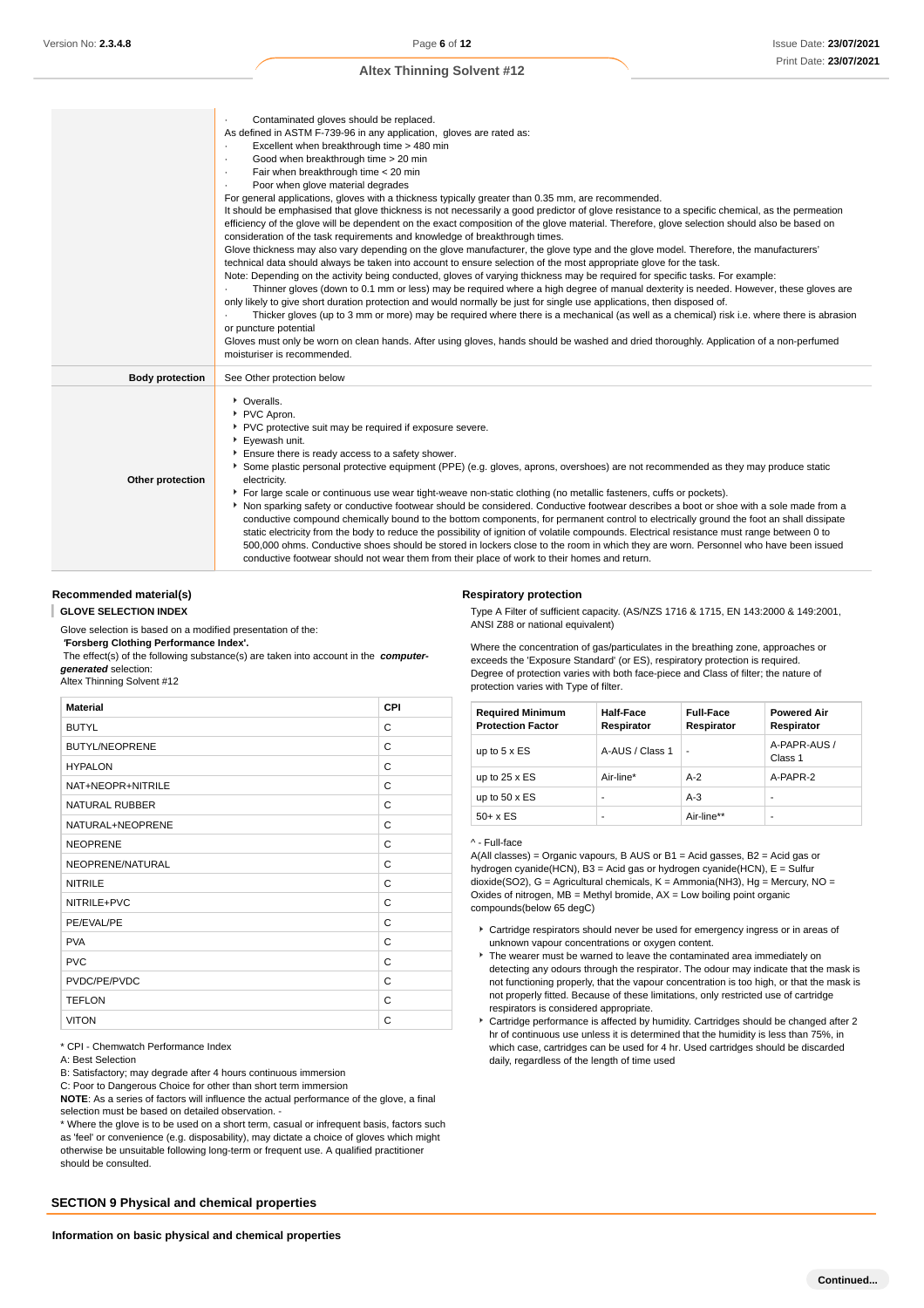| Appearance                                      | clear liquid             |                                            |               |
|-------------------------------------------------|--------------------------|--------------------------------------------|---------------|
|                                                 |                          |                                            |               |
| <b>Physical state</b>                           | Liquid                   | Relative density (Water = 1)               | 0.83          |
| Odour                                           | Not Available            | Partition coefficient n-octanol<br>/ water | Not Available |
| <b>Odour threshold</b>                          | Not Available            | Auto-ignition temperature (°C)             | 474           |
| pH (as supplied)                                | Not Available            | <b>Decomposition temperature</b>           | Not Available |
| Melting point / freezing point<br>$(^{\circ}C)$ | Not Available            | <b>Viscosity (cSt)</b>                     | Not Available |
| Initial boiling point and boiling<br>range (°C) | 119                      | Molecular weight (g/mol)                   | Not Available |
| Flash point (°C)                                | 21                       | <b>Taste</b>                               | Not Available |
| <b>Evaporation rate</b>                         | 1.4 BuAC = $1$           | <b>Explosive properties</b>                | Not Available |
| Flammability                                    | <b>HIGHLY FLAMMABLE.</b> | <b>Oxidising properties</b>                | Not Available |
| Upper Explosive Limit (%)                       | 9                        | Surface Tension (dyn/cm or<br>$mN/m$ )     | Not Available |
| Lower Explosive Limit (%)                       | 1.4                      | <b>Volatile Component (%vol)</b>           | 100           |
| Vapour pressure (kPa)                           | 1.6                      | Gas group                                  | Not Available |
| Solubility in water                             | Immiscible               | pH as a solution (%)                       | Not Available |
| Vapour density (Air = 1)                        | 3.2                      | VOC g/L                                    | 831.49        |

## **SECTION 10 Stability and reactivity**

| Reactivity                                 | See section 7                                                                                                                      |
|--------------------------------------------|------------------------------------------------------------------------------------------------------------------------------------|
| <b>Chemical stability</b>                  | • Unstable in the presence of incompatible materials.<br>Product is considered stable.<br>Hazardous polymerisation will not occur. |
| Possibility of hazardous<br>reactions      | See section 7                                                                                                                      |
| <b>Conditions to avoid</b>                 | See section 7                                                                                                                      |
| Incompatible materials                     | See section 7                                                                                                                      |
| <b>Hazardous decomposition</b><br>products | See section 5                                                                                                                      |

## **SECTION 11 Toxicological information**

## **Information on toxicological effects**

| Inhaled             | The material can cause respiratory irritation in some persons. The body's response to such irritation can cause further lung damage.<br>Inhalation of vapours may cause drowsiness and dizziness. This may be accompanied by sleepiness, reduced alertness, loss of reflexes, lack of<br>co-ordination, and vertigo.<br>Inhalation hazard is increased at higher temperatures.<br>Inhalation of high concentrations of gas/vapour causes lung irritation with coughing and nausea, central nervous depression with headache and<br>dizziness, slowing of reflexes, fatigue and inco-ordination.                                                                                                                                                                           |
|---------------------|---------------------------------------------------------------------------------------------------------------------------------------------------------------------------------------------------------------------------------------------------------------------------------------------------------------------------------------------------------------------------------------------------------------------------------------------------------------------------------------------------------------------------------------------------------------------------------------------------------------------------------------------------------------------------------------------------------------------------------------------------------------------------|
| Ingestion           | The material is not thought to produce adverse health effects following ingestion (as classified by EC Directives using animal models).<br>Nevertheless, adverse systemic effects have been produced following exposure of animals by at least one other route and good hygiene practice<br>requires that exposure be kept to a minimum.<br>Swallowing of the liquid may cause aspiration into the lungs with the risk of chemical pneumonitis; serious consequences may result.<br>Accidental ingestion of the material may be damaging to the health of the individual.<br>Not a likely route of entry into the body in commercial or industrial environments. The liquid may produce considerable gastrointestinal discomfort<br>and be harmful or toxic if swallowed. |
| <b>Skin Contact</b> | Skin contact with the material may be harmful; systemic effects may result following absorption.<br>The material may accentuate any pre-existing dermatitis condition<br>Open cuts, abraded or irritated skin should not be exposed to this material<br>Entry into the blood-stream, through, for example, cuts, abrasions or lesions, may produce systemic injury with harmful effects. Examine the skin<br>prior to the use of the material and ensure that any external damage is suitably protected.<br>The material may cause moderate inflammation of the skin either following direct contact or after a delay of some time. Repeated exposure can<br>cause contact dermatitis which is characterised by redness, swelling and blistering.                         |
| Eye                 | There is evidence that material may produce eye irritation in some persons and produce eye damage 24 hours or more after instillation. Severe<br>inflammation may be expected with pain.<br>The liquid produces a high level of eye discomfort and is capable of causing pain and severe conjunctivitis. Corneal injury may develop, with<br>possible permanent impairment of vision, if not promptly and adequately treated.                                                                                                                                                                                                                                                                                                                                             |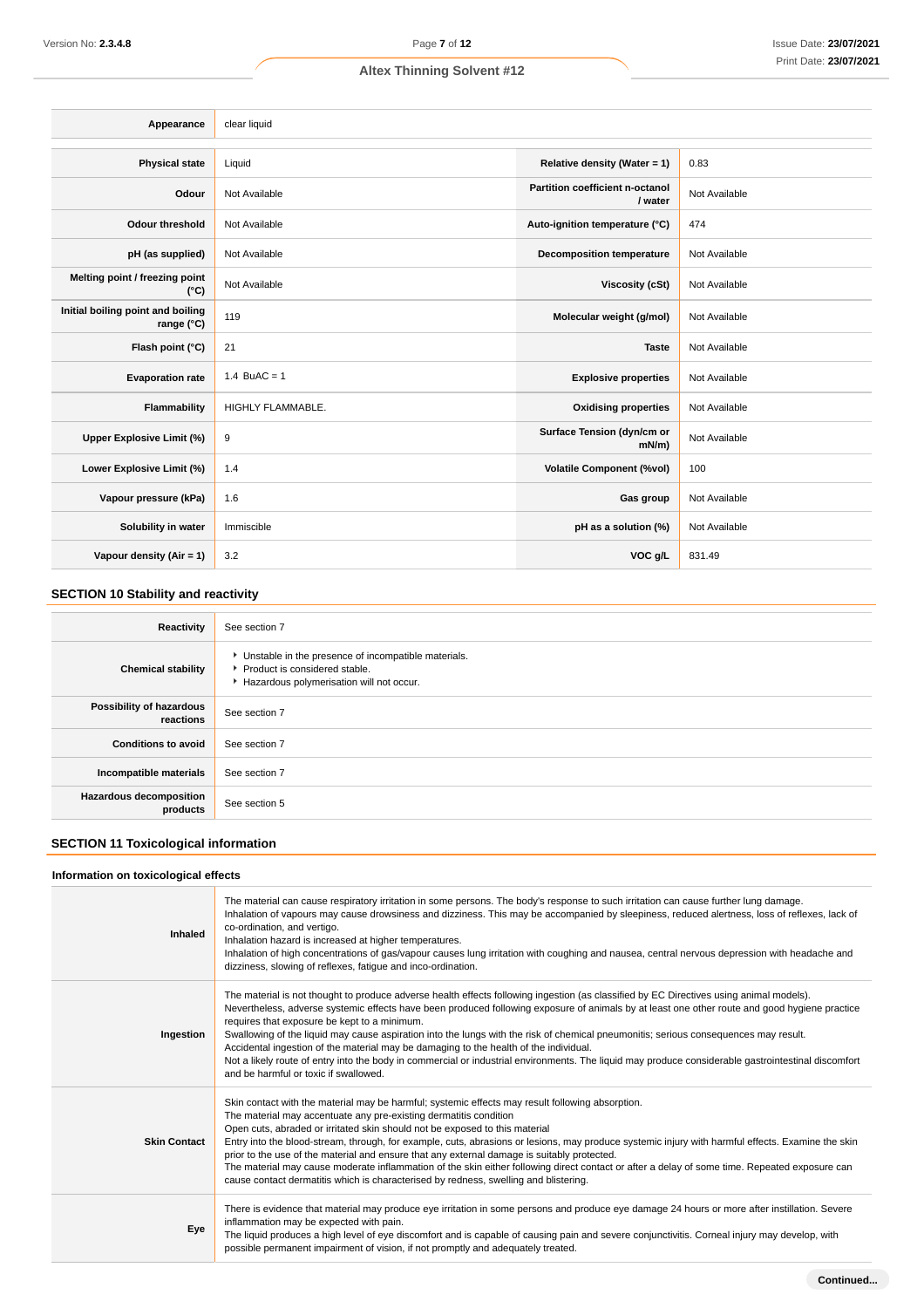| Chronic                    | There has been concern that this material can cause cancer or mutations, but there is not enough data to make an assessment.<br>Long-term exposure to respiratory irritants may result in airways disease, involving difficulty breathing and related whole-body problems.<br>Toxic: danger of serious damage to health by prolonged exposure through inhalation, in contact with skin and if swallowed.<br>This material can cause serious damage if one is exposed to it for long periods. It can be assumed that it contains a substance which can<br>produce severe defects.<br>Ample evidence exists from experimentation that reduced human fertility is directly caused by exposure to the material.<br>Substance accumulation, in the human body, may occur and may cause some concern following repeated or long-term occupational exposure.<br>Chronic solvent inhalation exposures may result in nervous system impairment and liver and blood changes. [PATTYS] |                                                                                                                                                                                                                                                       |                                                                                                                  |
|----------------------------|-----------------------------------------------------------------------------------------------------------------------------------------------------------------------------------------------------------------------------------------------------------------------------------------------------------------------------------------------------------------------------------------------------------------------------------------------------------------------------------------------------------------------------------------------------------------------------------------------------------------------------------------------------------------------------------------------------------------------------------------------------------------------------------------------------------------------------------------------------------------------------------------------------------------------------------------------------------------------------|-------------------------------------------------------------------------------------------------------------------------------------------------------------------------------------------------------------------------------------------------------|------------------------------------------------------------------------------------------------------------------|
| Altex Thinning Solvent #12 | <b>TOXICITY</b><br>Not Available                                                                                                                                                                                                                                                                                                                                                                                                                                                                                                                                                                                                                                                                                                                                                                                                                                                                                                                                            | <b>IRRITATION</b><br>Not Available                                                                                                                                                                                                                    |                                                                                                                  |
| xylene                     | <b>TOXICITY</b><br>Dermal (rabbit) LD50: >1700 mg/kg <sup>[2]</sup><br>Inhalation(Rat) LC50; 5922 ppm4h[1]<br>Oral(Mouse) LD50; 2119 mg/kg <sup>[2]</sup>                                                                                                                                                                                                                                                                                                                                                                                                                                                                                                                                                                                                                                                                                                                                                                                                                   | <b>IRRITATION</b><br>Eye (human): 200 ppm irritant<br>Eye (rabbit): 5 mg/24h SEVERE<br>Eye (rabbit): 87 mg mild<br>Eye: adverse effect observed (irritating)[1]<br>Skin (rabbit):500 mg/24h moderate<br>Skin: adverse effect observed (irritating)[1] |                                                                                                                  |
| methyl isobutyl ketone     | <b>TOXICITY</b><br>Dermal (rabbit) LD50: >16000 mg/kg[1]<br>Inhalation(Rat) LC50; ~8.2-16.4 mg/l4h <sup>[2]</sup><br>Oral(Guinea) LD50; 1600 mg/kg[2]                                                                                                                                                                                                                                                                                                                                                                                                                                                                                                                                                                                                                                                                                                                                                                                                                       |                                                                                                                                                                                                                                                       | <b>IRRITATION</b><br>Eye (human): 200 ppm/15m<br>Eye (rabbit): 40 mg - SEVERE<br>Eye (rabbit): 500 mg/24h - mild |

|             | Skin (rabbit): 500 mg/24h - mild                   |                                |                                                                                                                                        |  |
|-------------|----------------------------------------------------|--------------------------------|----------------------------------------------------------------------------------------------------------------------------------------|--|
|             |                                                    |                                |                                                                                                                                        |  |
|             | <b>TOXICITY</b>                                    |                                | <b>IRRITATION</b>                                                                                                                      |  |
| isopropanol | Dermal (rabbit) LD50: 12792 mg/kg <sup>[1]</sup>   | Eye (rabbit): 10 mg - moderate |                                                                                                                                        |  |
|             | Inhalation(Mouse) LC50; 27.2 mg/l4h <sup>[2]</sup> |                                | Eye (rabbit): 100 mg - SEVERE                                                                                                          |  |
|             | Oral(Mouse) LD50; 3600 mg/kg <sup>[2]</sup>        |                                | Eye (rabbit): 100mg/24hr-moderate                                                                                                      |  |
|             |                                                    |                                | Skin (rabbit): 500 mg - mild                                                                                                           |  |
| Legend:     |                                                    |                                | 1. Value obtained from Europe ECHA Registered Substances - Acute toxicity 2.* Value obtained from manufacturer's SDS. Unless otherwise |  |

| <b>Acute Toxicity</b>                |              | Carcinogenicity                 | ✔            |
|--------------------------------------|--------------|---------------------------------|--------------|
| <b>Skin Irritation/Corrosion</b>     |              | Reproductivity                  | $\checkmark$ |
| <b>Serious Eye Damage/Irritation</b> | $\checkmark$ | <b>STOT - Single Exposure</b>   |              |
| Respiratory or Skin<br>sensitisation | ×            | <b>STOT - Repeated Exposure</b> | v            |
| <b>Mutagenicity</b>                  | ж            | <b>Aspiration Hazard</b>        |              |

specified data extracted from RTECS - Register of Toxic Effect of chemical Substances

**Legend:** – Data either not available or does not fill the criteria for classification – Data available to make classification

## **SECTION 12 Ecological information**

| <b>Toxicity</b>            |               |                           |                |                               |             |                                        |
|----------------------------|---------------|---------------------------|----------------|-------------------------------|-------------|----------------------------------------|
| Altex Thinning Solvent #12 | Endpoint      | <b>Test Duration (hr)</b> | <b>Species</b> | Value                         |             | Source                                 |
|                            | Not Available | Not Available             | Not Available  | Not Available                 |             | Not Available                          |
|                            |               |                           |                |                               | Value       |                                        |
|                            | Endpoint      | <b>Test Duration (hr)</b> |                | <b>Species</b>                |             | <b>Source</b>                          |
| xylene                     | <b>EC50</b>   | 72h                       |                | Algae or other aquatic plants |             | $\overline{2}$<br>4.6 <sub>m</sub> g/l |
|                            | <b>LC50</b>   | 96h                       | Fish           |                               |             | 2<br>2.6 <sub>m</sub> g/l              |
|                            | EC50          | 48h                       | Crustacea      |                               |             | 2<br>1.8 <sub>m</sub> g/l              |
|                            | NOEC(ECx)     | 73h                       |                | Algae or other aquatic plants |             | 2<br>$0.44$ mg/l                       |
|                            |               |                           |                |                               |             |                                        |
| methyl isobutyl ketone     | Endpoint      | <b>Test Duration (hr)</b> | <b>Species</b> |                               | Value       | <b>Source</b>                          |
|                            | <b>LC50</b>   | 96h                       | Fish           |                               | $>179$ mg/l | 2                                      |
|                            | <b>EC50</b>   | 48h                       | Crustacea      |                               | 170mg/l     |                                        |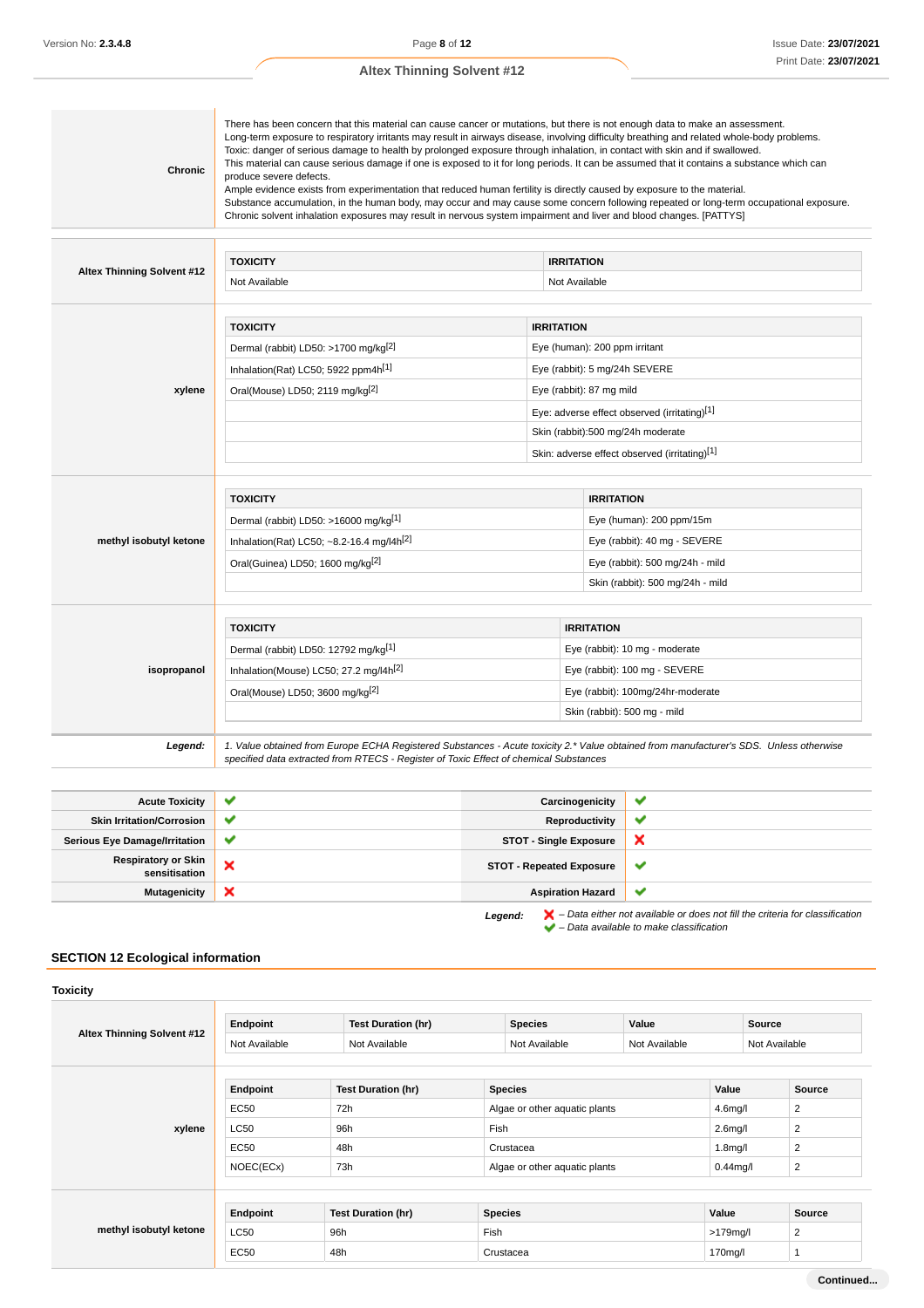|             | EC50(ECx)   | 48h                       | Crustacea                                                                                                                                                                                                                                                                                | 170mg/l      |        |
|-------------|-------------|---------------------------|------------------------------------------------------------------------------------------------------------------------------------------------------------------------------------------------------------------------------------------------------------------------------------------|--------------|--------|
|             | EC50        | 96h                       | Algae or other aguatic plants                                                                                                                                                                                                                                                            | 400mg/l      |        |
|             |             |                           |                                                                                                                                                                                                                                                                                          |              |        |
|             | Endpoint    | <b>Test Duration (hr)</b> | <b>Species</b>                                                                                                                                                                                                                                                                           | Value        | Source |
| isopropanol | EC50(ECx)   | 24h                       | Algae or other aguatic plants                                                                                                                                                                                                                                                            | $0.011$ mg/L | 4      |
|             | EC50        | 72h                       | Algae or other aquatic plants                                                                                                                                                                                                                                                            | >1000mg/l    |        |
|             | LC50        | 96h                       | Fish                                                                                                                                                                                                                                                                                     | 4200mg/l     | 4      |
|             | EC50        | 48h                       | Crustacea                                                                                                                                                                                                                                                                                | 7550mg/l     | 4      |
|             | <b>EC50</b> | 96h                       | Algae or other aguatic plants                                                                                                                                                                                                                                                            | >1000mg/l    |        |
|             |             |                           |                                                                                                                                                                                                                                                                                          |              |        |
| Legend:     |             |                           | Extracted from 1. IUCLID Toxicity Data 2. Europe ECHA Registered Substances - Ecotoxicological Information - Aquatic Toxicity 3. EPIWIN Suite<br>V3.12 (QSAR) - Aquatic Toxicity Data (Estimated) 4. US EPA, Ecotox database - Aquatic Toxicity Data 5. ECETOC Aquatic Hazard Assessment |              |        |

Data 6. NITE (Japan) - Bioconcentration Data 7. METI (Japan) - Bioconcentration Data 8. Vendor Data

Toxic to aquatic organisms.

Do NOT allow product to come in contact with surface waters or to intertidal areas below the mean high water mark. Do not contaminate water when cleaning equipment or disposing of equipment wash-waters.

Wastes resulting from use of the product must be disposed of on site or at approved waste sites.

**DO NOT** discharge into sewer or waterways.

## **Persistence and degradability**

| Ingredient             | Persistence: Water/Soil        | Persistence: Air              |
|------------------------|--------------------------------|-------------------------------|
| xylene                 | $HIGH$ (Half-life = 360 days)  | LOW (Half-life $= 1.83$ days) |
| methyl isobutyl ketone | $HIGH$ (Half-life = 7001 days) | LOW (Half-life $= 1.9$ days)  |
| isopropanol            | LOW (Half-life $= 14$ days)    | LOW (Half-life $=$ 3 days)    |

#### **Bioaccumulative potential**

| Ingredient             | <b>Bioaccumulation</b> |
|------------------------|------------------------|
| xylene                 | $MEDIUM (BCF = 740)$   |
| methyl isobutyl ketone | LOW (LogKOW = $1.31$ ) |
| isopropanol            | LOW (LogKOW = $0.05$ ) |

## **Mobility in soil**

| Ingredient             | <b>Mobility</b>       |
|------------------------|-----------------------|
| methyl isobutyl ketone | LOW ( $KOC = 10.91$ ) |
| isopropanol            | $HIGH (KOC = 1.06)$   |

## **SECTION 13 Disposal considerations**

| Waste treatment methods                                                                                                                                                                                                                                                                                                                                                                                                                                                                                                                                                                                                                                                                                                                                                                                                                                                                                                                                                                                                                                                                                                                                                                                                                                                                                                                                                                                                                                                                                                                                                                                                                                                                                                                                                                                                                                                                                                                                                                                                                                                                                                                                                                                                                                       |
|---------------------------------------------------------------------------------------------------------------------------------------------------------------------------------------------------------------------------------------------------------------------------------------------------------------------------------------------------------------------------------------------------------------------------------------------------------------------------------------------------------------------------------------------------------------------------------------------------------------------------------------------------------------------------------------------------------------------------------------------------------------------------------------------------------------------------------------------------------------------------------------------------------------------------------------------------------------------------------------------------------------------------------------------------------------------------------------------------------------------------------------------------------------------------------------------------------------------------------------------------------------------------------------------------------------------------------------------------------------------------------------------------------------------------------------------------------------------------------------------------------------------------------------------------------------------------------------------------------------------------------------------------------------------------------------------------------------------------------------------------------------------------------------------------------------------------------------------------------------------------------------------------------------------------------------------------------------------------------------------------------------------------------------------------------------------------------------------------------------------------------------------------------------------------------------------------------------------------------------------------------------|
| Containers may still present a chemical hazard/ danger when empty.<br>Return to supplier for reuse/ recycling if possible.<br>Otherwise:<br>If container can not be cleaned sufficiently well to ensure that residuals do not remain or if the container cannot be used to store the same<br>product, then puncture containers, to prevent re-use, and bury at an authorised landfill.<br>• Where possible retain label warnings and SDS and observe all notices pertaining to the product.<br>Legislation addressing waste disposal requirements may differ by country, state and/ or territory. Each user must refer to laws operating in their<br>area. In some areas, certain wastes must be tracked.<br>A Hierarchy of Controls seems to be common - the user should investigate:<br>▶ Reduction<br>Reuse<br>Recycling<br>Disposal (if all else fails)<br>Product / Packaging disposal<br>This material may be recycled if unused, or if it has not been contaminated so as to make it unsuitable for its intended use. If it has been<br>contaminated, it may be possible to reclaim the product by filtration, distillation or some other means. Shelf life considerations should also be<br>applied in making decisions of this type. Note that properties of a material may change in use, and recycling or reuse may not always be<br>appropriate.<br>DO NOT allow wash water from cleaning or process equipment to enter drains.<br>It may be necessary to collect all wash water for treatment before disposal.<br>In all cases disposal to sewer may be subject to local laws and regulations and these should be considered first.<br>* Where in doubt contact the responsible authority.<br>Recycle wherever possible.<br>▶ Consult manufacturer for recycling options or consult local or regional waste management authority for disposal if no suitable treatment or<br>disposal facility can be identified.<br>> Dispose of by: burial in a land-fill specifically licensed to accept chemical and / or pharmaceutical wastes or Incineration in a licensed<br>apparatus (after admixture with suitable combustible material).<br>Decontaminate empty containers. Observe all label safeguards until containers are cleaned and destroyed. |

Ensure that the hazardous substance is disposed in accordance with the Hazardous Substances (Disposal) Notice 2017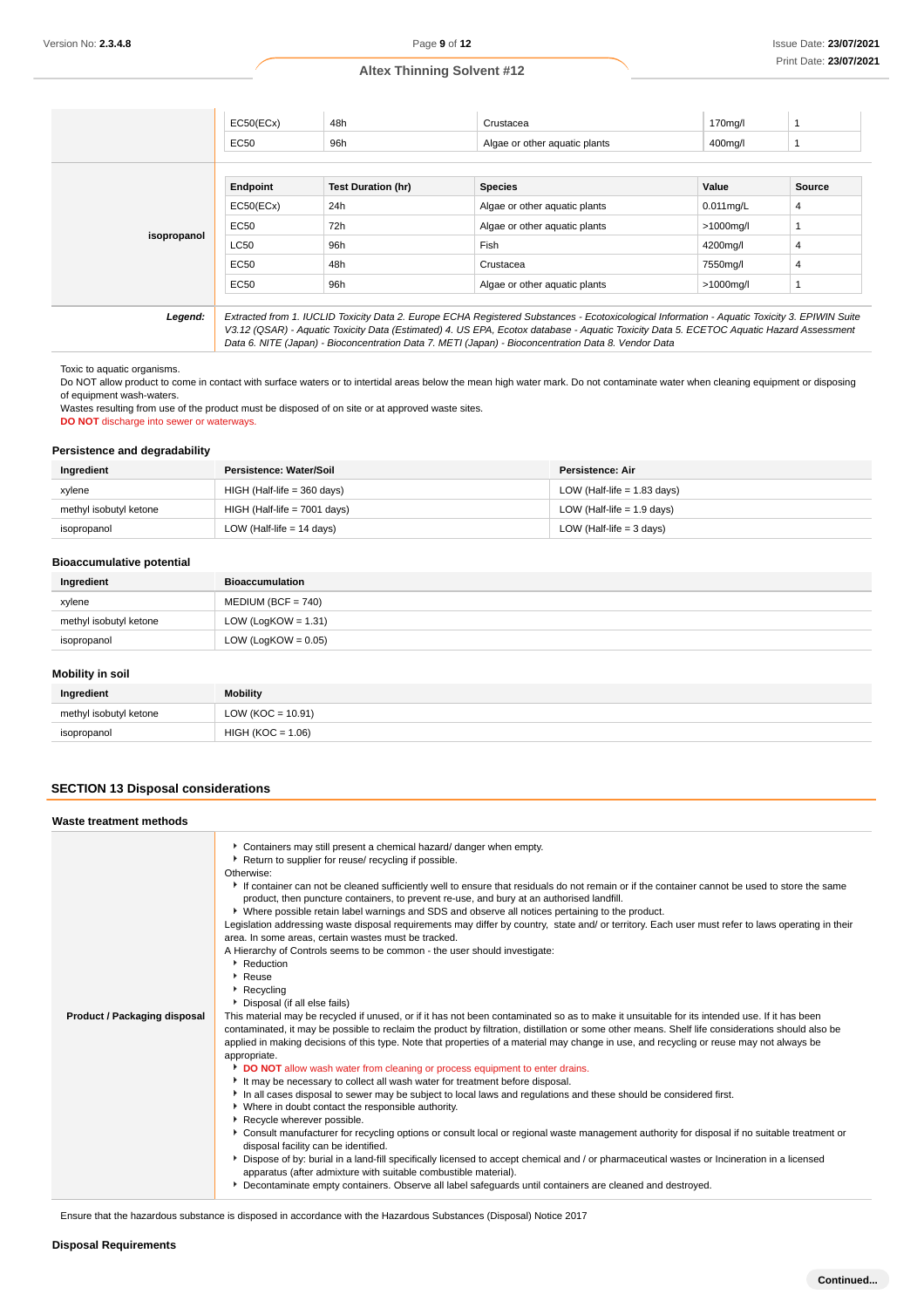Packages that have been in direct contact with the hazardous substance must be only disposed if the hazardous substance was appropriately removed and cleaned out from the package. The package must be disposed according to the manufacturer's directions taking into account the material it is made of. Packages which hazardous content have been appropriately treated and removed may be recycled.

The hazardous substance must only be disposed if it has been treated by a method that changed the characteristics or composition of the substance and it is no longer hazardous. DO NOT deposit the hazardous substance into or onto a landfill or a sewage facility.

Burning the hazardous substance must happen under controlled conditions with no person or place exposed to

(1) a blast overpressure of more than 9 kPa; or

(2) an unsafe level of heat radiation.

The disposed hazardous substance must not come into contact with class 1 or 5 substances.

### **SECTION 14 Transport information**

#### **Labels Required**

| Marine Pollutant NO |  |
|---------------------|--|
| HAZCHEM 3YE         |  |
|                     |  |

## **Land transport (UN)**

| <b>UN number</b>             | 1263                                                                                                                                                                                          |  |  |
|------------------------------|-----------------------------------------------------------------------------------------------------------------------------------------------------------------------------------------------|--|--|
| UN proper shipping name      | PAINT (including paint, lacquer, enamel, stain, shellac, varnish, polish, liquid filler and liquid lacquer base) or PAINT RELATED MATERIAL<br>(including paint thinning or reducing compound) |  |  |
| Transport hazard class(es)   | 3<br>Class<br>Subrisk<br>Not Applicable                                                                                                                                                       |  |  |
| Packing group                | Ш                                                                                                                                                                                             |  |  |
| <b>Environmental hazard</b>  | Not Applicable                                                                                                                                                                                |  |  |
| Special precautions for user | Special provisions<br>163; 367<br>5L<br>Limited quantity                                                                                                                                      |  |  |

#### **Air transport (ICAO-IATA / DGR)**

| All transport (IOAO-IATA / DOI\) |                                                                                                                                                                                                                                                                                             |                           |                                                       |  |
|----------------------------------|---------------------------------------------------------------------------------------------------------------------------------------------------------------------------------------------------------------------------------------------------------------------------------------------|---------------------------|-------------------------------------------------------|--|
| <b>UN number</b>                 | 1263                                                                                                                                                                                                                                                                                        |                           |                                                       |  |
| UN proper shipping name          | Paint (including paint, lacquer, enamel, stain, shellac, varnish, polish, liquid filler and liquid lacquer base); Paint related material (including paint<br>thinning or reducing compounds)                                                                                                |                           |                                                       |  |
| Transport hazard class(es)       | <b>ICAO/IATA Class</b><br>ICAO / IATA Subrisk<br><b>ERG Code</b>                                                                                                                                                                                                                            | 3<br>Not Applicable<br>3L |                                                       |  |
| Packing group                    | Ш                                                                                                                                                                                                                                                                                           |                           |                                                       |  |
| <b>Environmental hazard</b>      | Not Applicable                                                                                                                                                                                                                                                                              |                           |                                                       |  |
| Special precautions for user     | Special provisions<br>Cargo Only Packing Instructions<br>Cargo Only Maximum Qty / Pack<br>Passenger and Cargo Packing Instructions<br>Passenger and Cargo Maximum Qty / Pack<br>Passenger and Cargo Limited Quantity Packing Instructions<br>Passenger and Cargo Limited Maximum Qty / Pack |                           | A3 A72 A192<br>364<br>60L<br>353<br>5L<br>Y341<br>1 L |  |

#### **Sea transport (IMDG-Code / GGVSee)**

| UN number                    | 1263                                                                                                                                                                                          |                              |  |
|------------------------------|-----------------------------------------------------------------------------------------------------------------------------------------------------------------------------------------------|------------------------------|--|
| UN proper shipping name      | PAINT (including paint, lacquer, enamel, stain, shellac, varnish, polish, liquid filler and liquid lacquer base) or PAINT RELATED MATERIAL<br>(including paint thinning or reducing compound) |                              |  |
| Transport hazard class(es)   | <b>IMDG Class</b><br>3<br><b>IMDG Subrisk</b>                                                                                                                                                 | Not Applicable               |  |
| Packing group                | Ш                                                                                                                                                                                             |                              |  |
| <b>Environmental hazard</b>  | Not Applicable                                                                                                                                                                                |                              |  |
| Special precautions for user | <b>EMS Number</b><br>Special provisions<br><b>Limited Quantities</b>                                                                                                                          | $F-E$ , S-E<br>163 367<br>5L |  |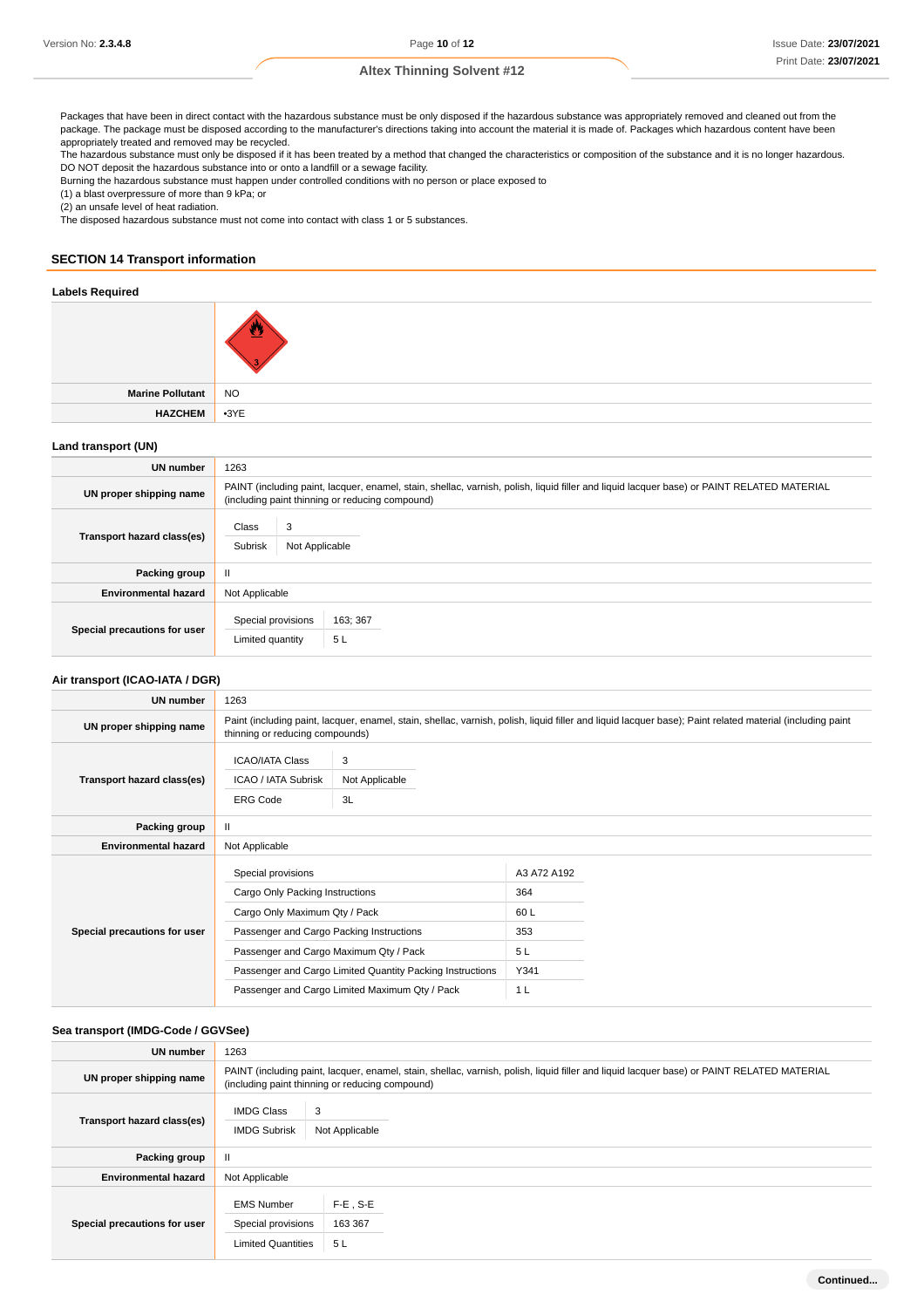**Transport in bulk according to Annex II of MARPOL and the IBC code**

Not Applicable

## **SECTION 15 Regulatory information**

## **Safety, health and environmental regulations / legislation specific for the substance or mixture**

| This substance is to be managed using the conditions specified in an applicable Group Standard |                       |  |  |
|------------------------------------------------------------------------------------------------|-----------------------|--|--|
| <b>HSR Number</b>                                                                              | <b>Group Standard</b> |  |  |

Please refer to Section 8 of the SDS for any applicable tolerable exposure limit or Section 12 for environmental exposure limit.

HSR002669 Surface Coatings and Colourants Flammable Carcinogenic Group Standard 2020

#### **Hazardous Substance Location**

Subject to the Health and Safety at Work (Hazardous Substances) Regulations 2017.

| <b>Hazard Class</b>         | <b>Quantity (Closed Containers)</b>         | <b>Quantity (Open Containers)</b> |
|-----------------------------|---------------------------------------------|-----------------------------------|
| Flammable Liquid Category 2 | 100 L in containers more than 5 L           | 50 L                              |
| Flammable Liquid Category 2 | 250 L in containers up to and including 5 L | 50 L                              |

#### **Certified Handler**

Subject to Part 4 of the Health and Safety at Work (Hazardous Substances) Regulations 2017.

| <b>Class of substance</b> | ntitiae        |
|---------------------------|----------------|
| Not Applicable            | Not Applicable |
|                           |                |

Refer Group Standards for further information

#### **Maximum quantities of certain hazardous substances permitted on passenger service vehicles**

Subject to Regulation 13.14 of the Health and Safety at Work (Hazardous Substances) Regulations 2017.

| <b>Hazard Class</b>         | Gas (aggregate water capacity in mL) | Liquid $(L)$ | Solid (kg) | Maximum quantity per package for each classification |
|-----------------------------|--------------------------------------|--------------|------------|------------------------------------------------------|
| Flammable Liquid Category 2 |                                      |              |            |                                                      |

## **Tracking Requirements**

Not Applicable

#### **National Inventory Status**

| <b>National Inventory</b>                          | <b>Status</b>                                                                                                                                                                                            |
|----------------------------------------------------|----------------------------------------------------------------------------------------------------------------------------------------------------------------------------------------------------------|
| Australia - AIIC / Australia<br>Non-Industrial Use | Yes                                                                                                                                                                                                      |
| Canada - DSL                                       | Yes                                                                                                                                                                                                      |
| Canada - NDSL                                      | No (xylene; methyl isobutyl ketone; isopropanol)                                                                                                                                                         |
| China - IECSC                                      | Yes                                                                                                                                                                                                      |
| Europe - EINEC / ELINCS / NLP                      | Yes                                                                                                                                                                                                      |
| Japan - ENCS                                       | Yes                                                                                                                                                                                                      |
| Korea - KECI                                       | Yes                                                                                                                                                                                                      |
| New Zealand - NZIoC                                | Yes                                                                                                                                                                                                      |
| Philippines - PICCS                                | Yes                                                                                                                                                                                                      |
| USA - TSCA                                         | Yes                                                                                                                                                                                                      |
| Taiwan - TCSI                                      | Yes                                                                                                                                                                                                      |
| Mexico - INSQ                                      | Yes                                                                                                                                                                                                      |
| Vietnam - NCI                                      | Yes                                                                                                                                                                                                      |
| Russia - FBEPH                                     | Yes                                                                                                                                                                                                      |
| Legend:                                            | Yes = All CAS declared ingredients are on the inventory<br>No = One or more of the CAS listed ingredients are not on the inventory and are not exempt from listing(see specific ingredients in brackets) |

## **SECTION 16 Other information**

| Date<br>Revisir        | 23/07/2021<br>.<br>__ |
|------------------------|-----------------------|
| <b>Initial</b><br>Date | 06/12/2017            |